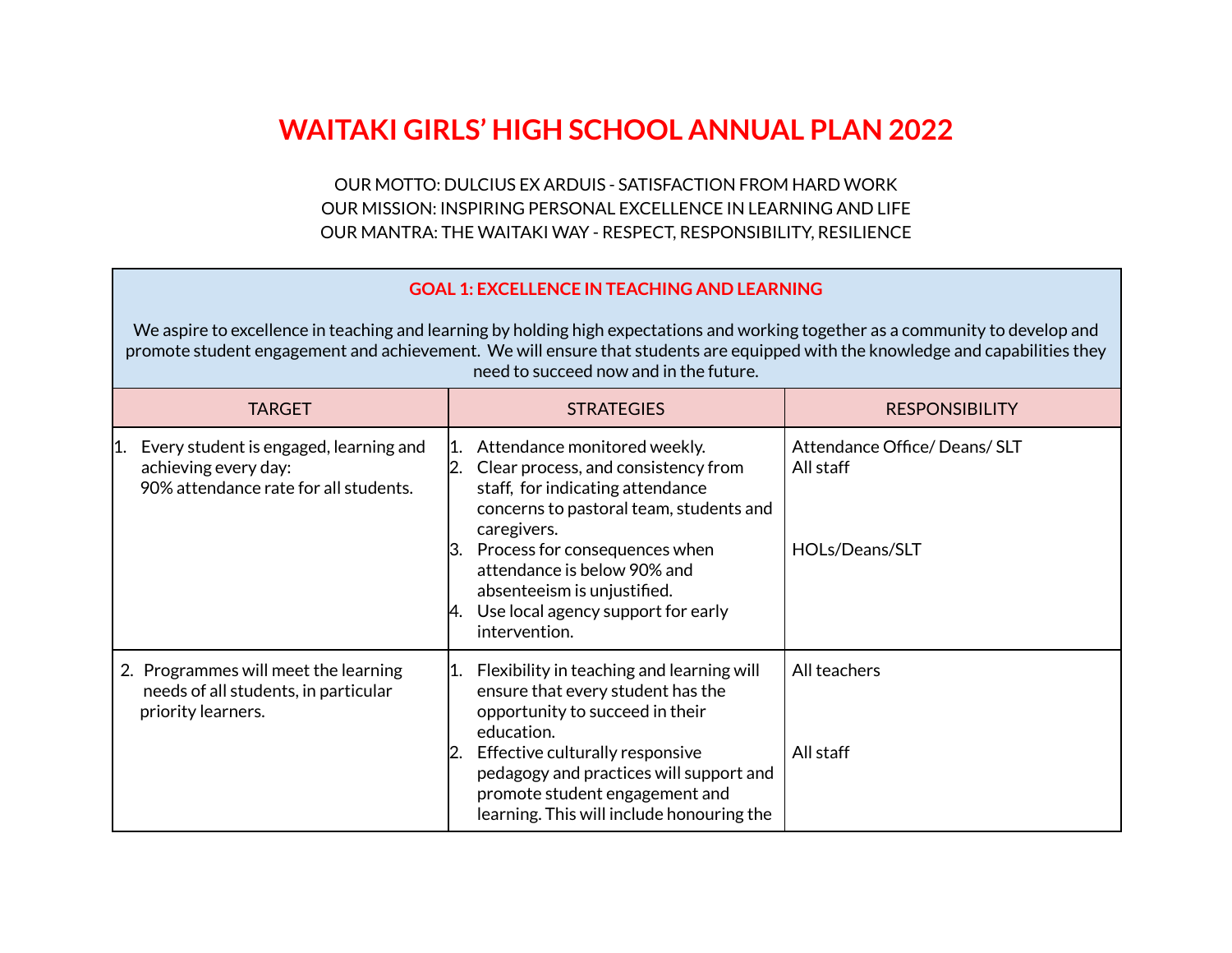|                                                                                                                                                                                                                                                                                                                                                                                                                  | Treaty through partnership,<br>participation and protection with a<br>particular focus on tikanga and<br>language.<br>Professional development around:<br>β.<br><b>Cultural capabilities</b><br>Literacy<br><b>Positive Education</b><br>Digital fluency<br>Local curriculum & CPTs (Kahui Ako)<br>4. Community collaboration and<br>partnerships will support and enrich<br>opportunities for students.<br>Maori/Pasifika student achievement<br>l5.<br>tracking.                                                                                                                                                                                                                           | All teachers<br>All teachers/support staff<br>HOLs/Deans/SLT                                                                                    |
|------------------------------------------------------------------------------------------------------------------------------------------------------------------------------------------------------------------------------------------------------------------------------------------------------------------------------------------------------------------------------------------------------------------|----------------------------------------------------------------------------------------------------------------------------------------------------------------------------------------------------------------------------------------------------------------------------------------------------------------------------------------------------------------------------------------------------------------------------------------------------------------------------------------------------------------------------------------------------------------------------------------------------------------------------------------------------------------------------------------------|-------------------------------------------------------------------------------------------------------------------------------------------------|
| 3. Senior Student Achievement:<br>NCEA results and endorsements are<br>above the national average:<br>90% Level 1 achievement<br>90% Level 2 achievement<br>90% Level 3 achievement<br>UE achievement is above the national<br>average.<br>Excellence and Merit endorsement are<br>above the national average.<br>Maori/Pasifika Yr 11 - 13 students'<br>achievement at least the same as for<br>other students. | 1. All teachers will work with students to<br>find success in their learning and<br>achieve NCEA to their potential.<br>2. BYOD and local curriculum will be<br>utilised to support student engagement.<br>Student extension will be provided to<br>support success in Scholarship exams.<br>20th month tracking will monitor<br>И.<br>students achievement and identify<br>students at risk of not achieving so<br>strategies can be put in place to remedy<br>this.<br>Student achievement will be monitored<br>l5.<br>throughout the year, and interventions<br>employed at the earliest possible time,<br>for students requiring additional<br>support.<br>Tokoni, our student mentoring | Senior teachers<br>Senior teachers<br>Senior teachers/GATE TIC<br>HOLs/Deans/SLT<br>Maori & Pasifika Liaison staff/Deans/SLT<br>Tokoni teachers |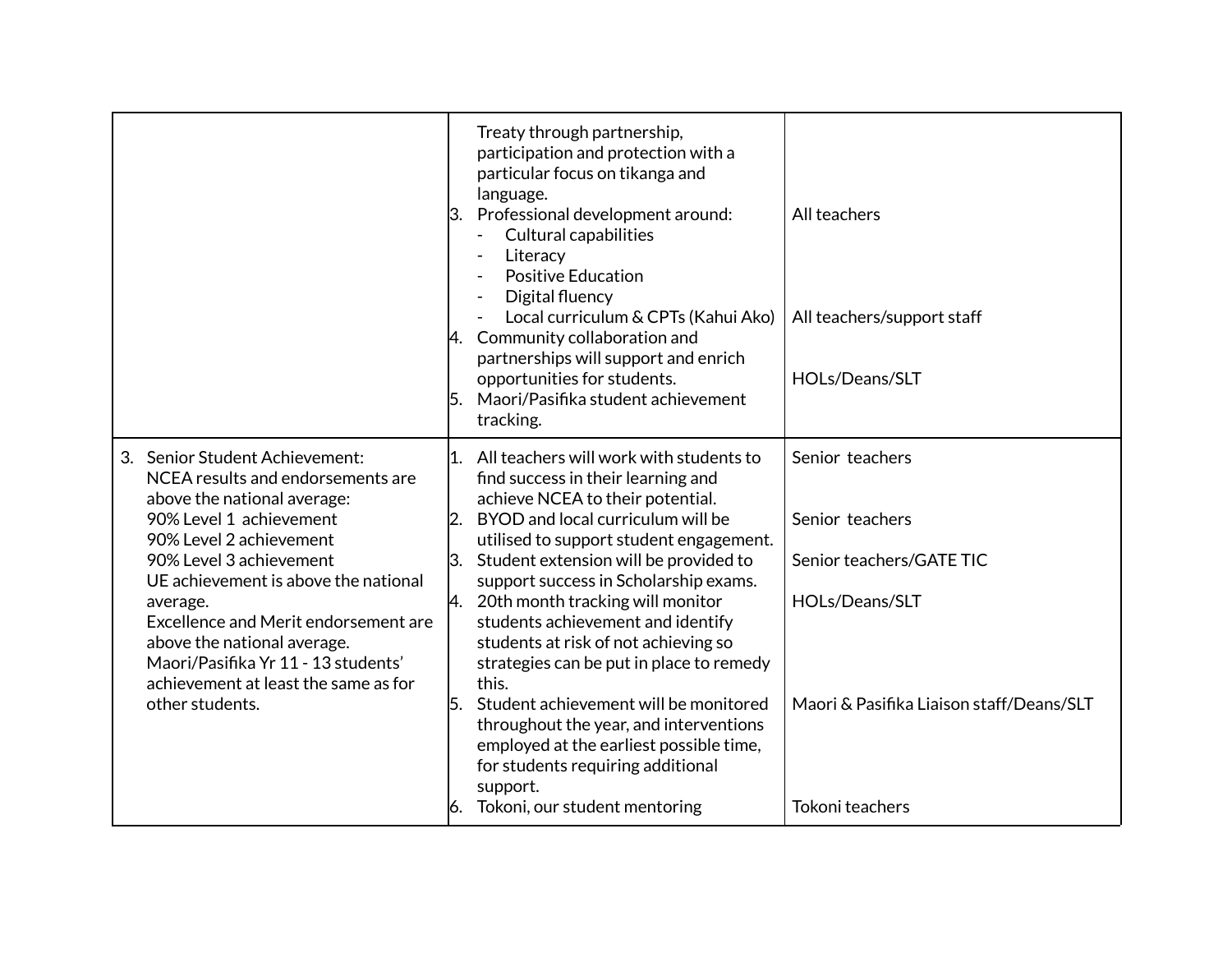|                                                                                 |                                                                                                                                                                                                   |           | programme will help students set<br>academic goals and mentors will track<br>student progress towards these.<br>7. Encourage and promote the use of<br>parent portal by students/caregivers as<br>a means to monitor student progress.                                                                                                                                                                                                                                                                                                                                                                                                                                                                                                                                                                                                                                                                        | SLT/Student Office                                                                                                                                                     |
|---------------------------------------------------------------------------------|---------------------------------------------------------------------------------------------------------------------------------------------------------------------------------------------------|-----------|---------------------------------------------------------------------------------------------------------------------------------------------------------------------------------------------------------------------------------------------------------------------------------------------------------------------------------------------------------------------------------------------------------------------------------------------------------------------------------------------------------------------------------------------------------------------------------------------------------------------------------------------------------------------------------------------------------------------------------------------------------------------------------------------------------------------------------------------------------------------------------------------------------------|------------------------------------------------------------------------------------------------------------------------------------------------------------------------|
| 4. Junior Student Achievement:<br>be at or above NZC Level 4<br>other students. | By the end of Yr 9, 90% of students will<br>By the end of Yr 10, 90% of students<br>will be at or above NZC Level 5<br>Maori/Pasifika Yr 9 - 10 students'<br>achievement at least the same as for | 11.<br>2. | Core class meetings held termly as a<br>forum for evidence-based discussion<br>and action for students in junior classes.<br>Teachers monitor content of work<br>provided to students and make it<br>responsive to the students' needs and<br>abilities. BYOD and local curriculum will<br>be utilised to support student<br>engagement.<br>3. Student achievement will be monitored<br>throughout the year, using LPFs/PACT<br>and interventions employed at the<br>earliest possible time, for students<br>requiring additional support or<br>extention.<br>4. Tokoni, our student mentoring<br>programme will help students set<br>academic goals and mentors will track<br>student progress towards these.<br>5. Encourage and promote the use of<br>parent portal by students/caregivers as<br>a means to monitor student progress.<br>6. Opportunities are provided for<br>extension for GATE students. | Junior teachers/Deans/SLT<br>Junior teachers<br>Junior teachers/Literacy & Numeracy<br>Support staff/Deans<br>Tokoni teachers<br>SLT/Student Office<br><b>GATE TIC</b> |
| 5.                                                                              | Capabilities for the future world:<br>Key competencies, Waitaki Way                                                                                                                               | 1.        | Professional development for all staff<br>on the capabilities we want students to                                                                                                                                                                                                                                                                                                                                                                                                                                                                                                                                                                                                                                                                                                                                                                                                                             | All staff                                                                                                                                                              |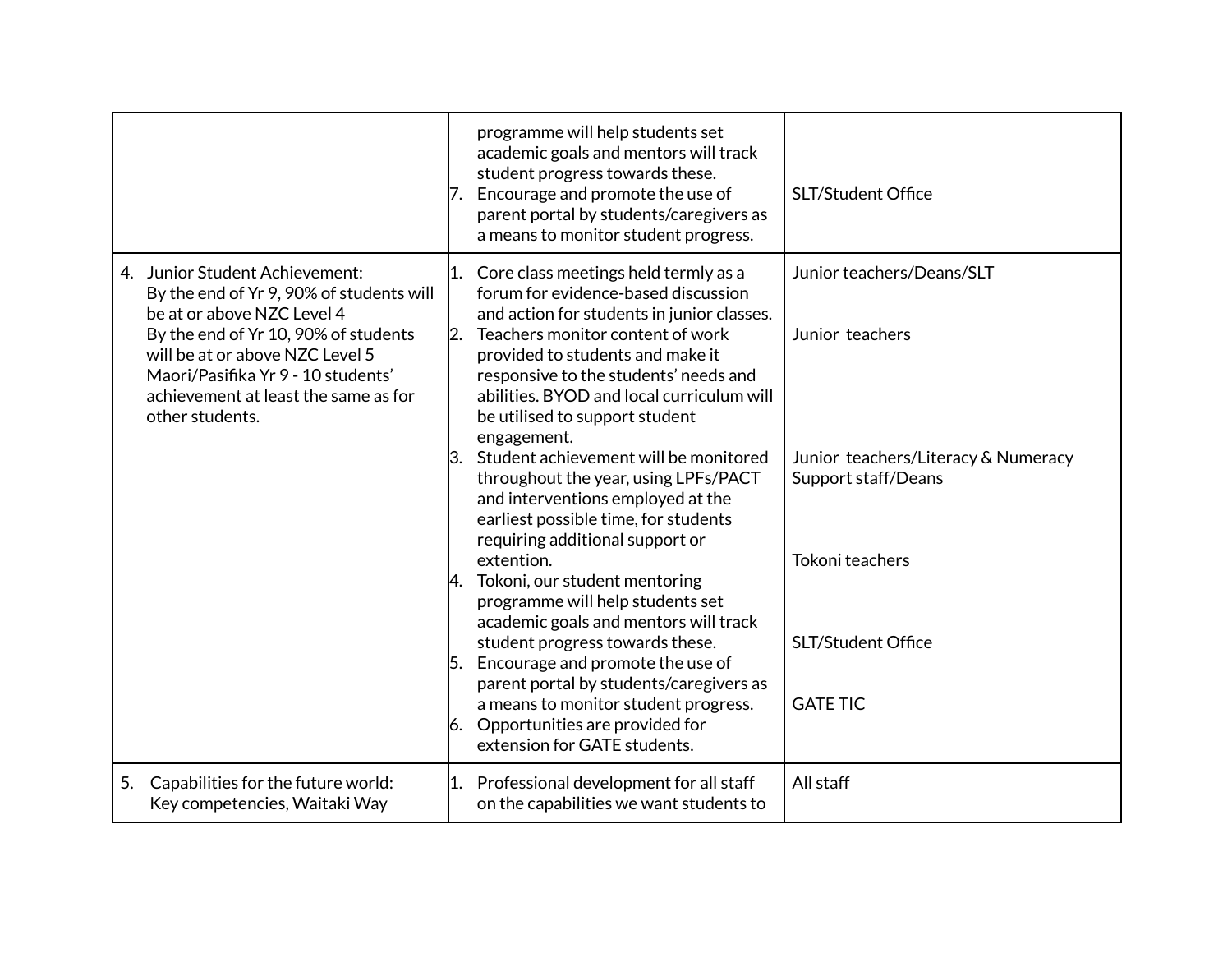| values, digital fluency and Positive<br>Education tools are part of every<br>learning opportunity.                                                                                                                                                                                                                                                 | have.<br>2. All staff use KCs, WW, PE and digital<br>technologies daily with students.<br>3. Visual reminders of capabilities are<br>displayed in every classroom.<br>4. School events use and celebrate KCs,<br>WW, PE.                                                                                                                                                                                                                                           | All staff<br>All teachers<br>All staff                            |  |
|----------------------------------------------------------------------------------------------------------------------------------------------------------------------------------------------------------------------------------------------------------------------------------------------------------------------------------------------------|--------------------------------------------------------------------------------------------------------------------------------------------------------------------------------------------------------------------------------------------------------------------------------------------------------------------------------------------------------------------------------------------------------------------------------------------------------------------|-------------------------------------------------------------------|--|
| 6. Teachers continually improve their<br>practice.                                                                                                                                                                                                                                                                                                 | 1. Professional development will support<br>teachers to build knowledge and skills in<br>digital fluency, local curriculum, Positive<br>Education and supporting students to<br>strengthen their literacy.<br>2. Kahui ako supports staff to build<br>professional capabilities. Teachers use<br>the teaching inquiry process as an<br>improvement based model.<br>3. Staff have the opportunity to attend<br>professional courses and best practice<br>workshops. | All staff<br>All teachers/WSLs/Lead Principal<br>All teachers/SLT |  |
| <b>GOAL 2: NURTURING WELLBEING</b><br>We aspire to nurture our own and others well being by creating an environment where individuals feel safe, accepted and valued. We<br>will work together to build a school community that encourages positive engagement, relationships and emotions, so that students<br>can flourish in learning and life. |                                                                                                                                                                                                                                                                                                                                                                                                                                                                    |                                                                   |  |
| <b>TARGET</b>                                                                                                                                                                                                                                                                                                                                      | <b>STRATEGIES</b>                                                                                                                                                                                                                                                                                                                                                                                                                                                  | <b>RESPONSIBILITY</b>                                             |  |
| 1. We will provide a safe, positive,<br>nurturing environment, which enables<br>students to be challenged, step out of<br>their comfort zones and make<br>mistakes, creating strong, empowered<br>young women.                                                                                                                                     | 11.<br>The Waitaki Way of Respect,<br>Responsibility and Resilience is<br>promoted, communicated and<br>integrated into classrooms and school<br>practices.<br>Clear systems are in place for managing<br>2.                                                                                                                                                                                                                                                       | All staff<br>Teachers/Deans/SLT                                   |  |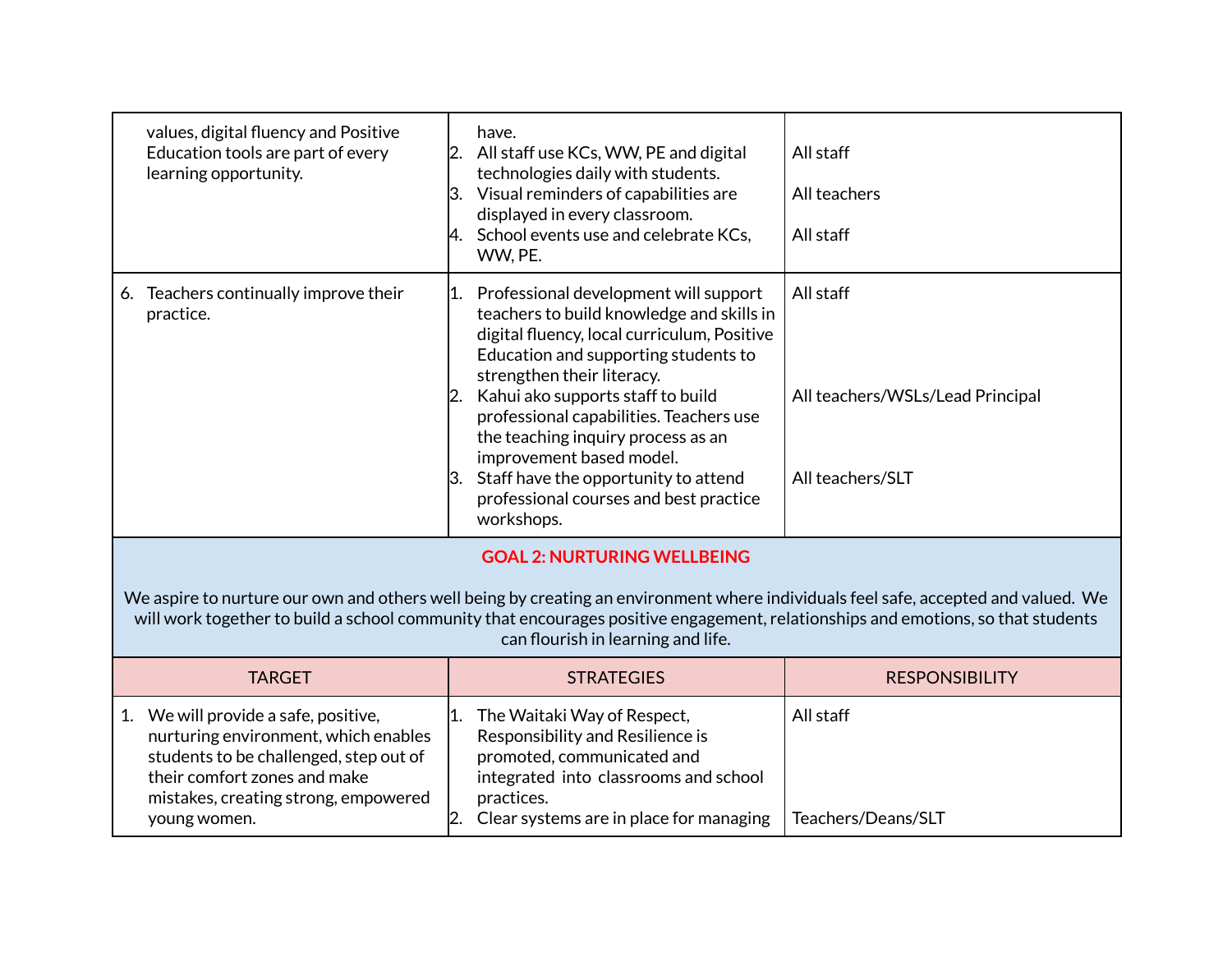| behaviour and consequences are<br>followed through for those who do not<br>comply with expectations.<br>Strong Pastoral care system will support<br>13.<br>students to manage challenges which<br>arise, and staff will support students to<br>develop a sense of belonging at WGHS.<br>We will take a 'no issue is too small'<br>approach to communicating with<br>students, staff and whanau. Early<br>intervention is the key to successful<br>outcomes.<br>Involvement in co-curricular and<br>l5.<br>extracurricular activities is promoted<br>and celebrated.<br>Assemblies, whanau time and Tokoni<br>are utilised to reinforce Positive<br>Education practices and the Waitaki | Deans/Counsellor/SLT<br>All staff<br>All staff<br>Teachers/Deans/SLT |
|----------------------------------------------------------------------------------------------------------------------------------------------------------------------------------------------------------------------------------------------------------------------------------------------------------------------------------------------------------------------------------------------------------------------------------------------------------------------------------------------------------------------------------------------------------------------------------------------------------------------------------------------------------------------------------------|----------------------------------------------------------------------|
| Way expectations.<br>Students are rewarded with Ducie card<br>signatures for exhibiting the Waitaki<br>Way, which will accumulate to earn<br>bronze, silver and Gold WW badges.                                                                                                                                                                                                                                                                                                                                                                                                                                                                                                        | All staff                                                            |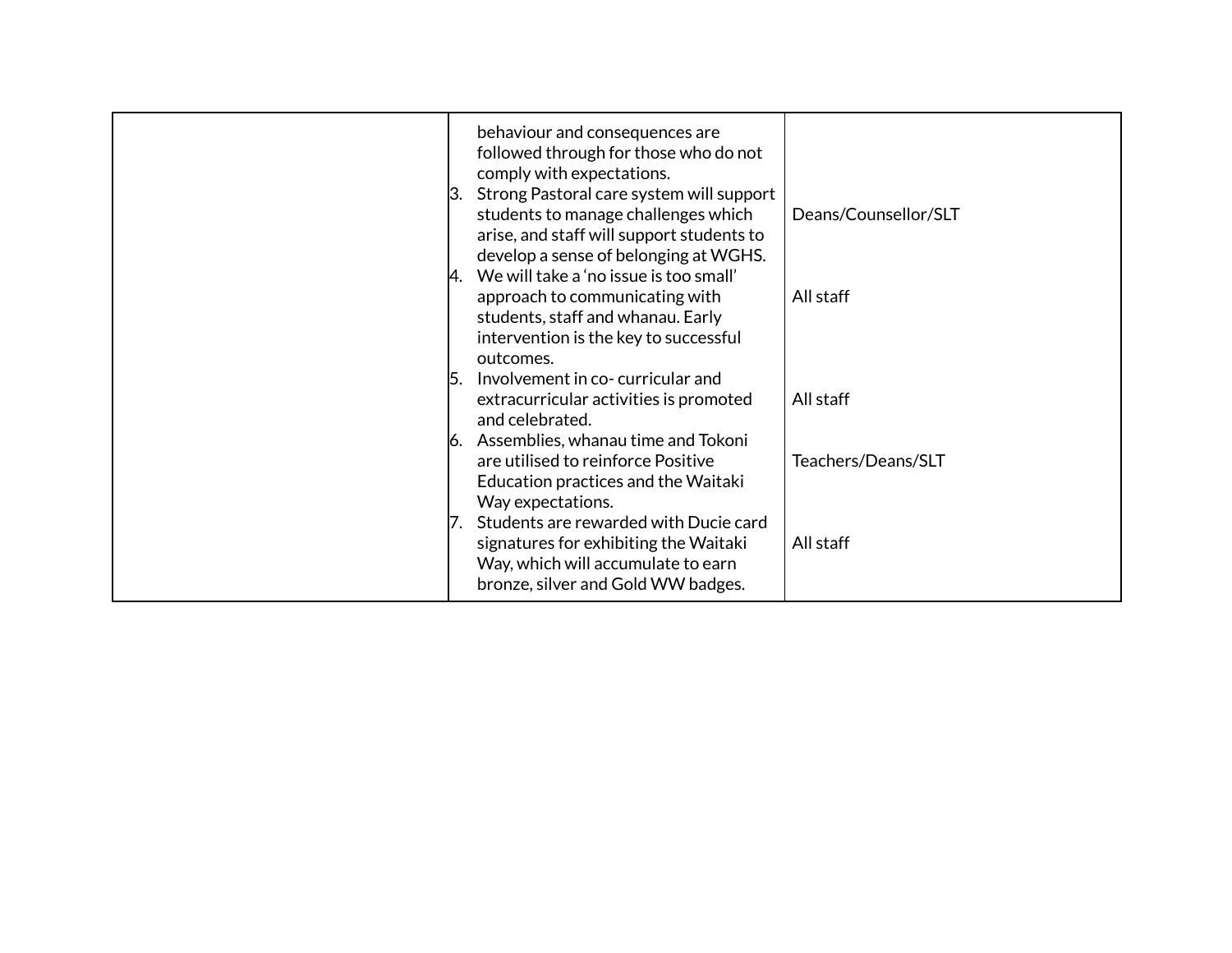| students will be respectful and positive<br>- because the building of relationships<br>supports the ability of our students to<br>learn. | capabilities.<br>Staff use restorative practices when<br>$\mathsf{I2}.$<br>managing student behaviour<br>Tokoni mentoring programme takes<br>ß.<br>place fortnightly, supporting staff and<br>students to build positive relationships<br>with one another.<br>Increase opportunities and invitations<br>И.<br>for connection with students and<br>families through school events such as<br>Tokoni mentoring interviews, parent<br>interviews and other school events.                                                                        | All staff<br><b>Tokoni mentors</b><br>All staff<br>All staff                                                               |
|------------------------------------------------------------------------------------------------------------------------------------------|------------------------------------------------------------------------------------------------------------------------------------------------------------------------------------------------------------------------------------------------------------------------------------------------------------------------------------------------------------------------------------------------------------------------------------------------------------------------------------------------------------------------------------------------|----------------------------------------------------------------------------------------------------------------------------|
| The physical, social and emotional<br>3.<br>health and wellbeing of students and<br>staff is considered at all times.                    | All students take part in a Positive<br>l1.<br>Education programme each week.<br>Positive Education and wellbeing are<br>12.<br>part of staff PLD.<br>$\beta$ . Decisions made in the day to day life of<br>the school will always consider the<br>wellbeing of students and staff.<br>The Pastoral care team will meet<br>И.<br>regularly to monitor student wellbeing<br>and review school systems.<br>We will actively seek and use outside<br>15.<br>providers support and expertise to<br>support the wellbeing of students and<br>staff. | Positive Ed & Health teachers<br>All staff<br><b>SLT</b><br>SLT/Deans/Guidance Counsellor<br>SLT/Deans/Guidance Counsellor |

We aspire to build a positive school culture, using our Waitaki Way values to guide the way we live and learn. We have pride in ourselves and our school, we celebrate the effort and successes of one another and we cultivate respect, responsibility and resilience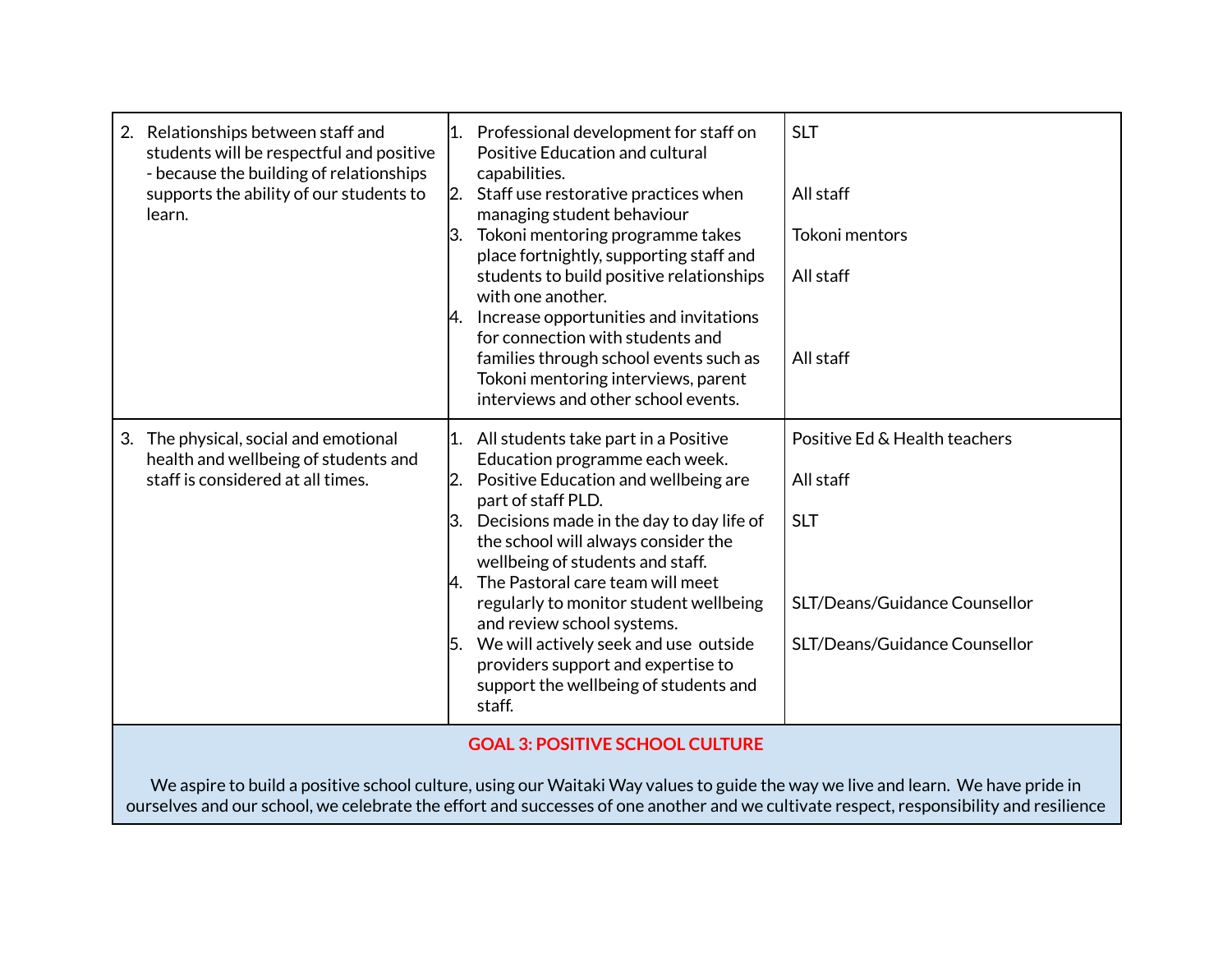| in all that we do.                                                                                                                                                                                                                                                                                                                                                                              |                                                                                                          |  |
|-------------------------------------------------------------------------------------------------------------------------------------------------------------------------------------------------------------------------------------------------------------------------------------------------------------------------------------------------------------------------------------------------|----------------------------------------------------------------------------------------------------------|--|
| <b>STRATEGIES</b>                                                                                                                                                                                                                                                                                                                                                                               | <b>RESPONSIBILITY</b>                                                                                    |  |
| The Waitaki Way of Respect,<br>11.<br>Responsibility and Resilience is<br>promoted, communicated and<br>integrated into classrooms and school<br>practices.<br>2. Assemblies and Tokoni mentoring will<br>promote and celebrate the Waitaki Way.<br>3. Fortnightly Waitaki Way indicator<br>reports will track effort & attitude of<br>students.<br>Students will be rewarded with Dulcie<br>4. | WW Consultation Group/All staff<br>Principal/Prefects/Tokoni mentors<br>All teachers                     |  |
| card signatures for exhibiting the<br>Waitaki Way and earn WW badges for<br>their efforts.                                                                                                                                                                                                                                                                                                      | All staff                                                                                                |  |
| School systems and processes provide<br> 1.<br>opportunities for all students to be<br>involved and to succeed in their                                                                                                                                                                                                                                                                         | SLT/Sports & Arts Coordinators/Business<br>Manager.                                                      |  |
| Inter-house competition promotes<br>$\mathbf{2}$<br>house spirit, togetherness and friendly                                                                                                                                                                                                                                                                                                     | TIC Houses/House captains/Staff                                                                          |  |
| Uniform expectations will be promoted<br>3.                                                                                                                                                                                                                                                                                                                                                     | All staff                                                                                                |  |
| Students will learn about the history of<br>4.<br>our school, including notable<br>ex-students invited in to speak to<br>students about their experiences.<br>Promote in whanau/notices/assemblies<br>15.                                                                                                                                                                                       | <b>SOS Dept/Principal</b><br>All staff                                                                   |  |
|                                                                                                                                                                                                                                                                                                                                                                                                 | pursuits.<br>rivalry.<br>by staff and adhered to by students.<br>extracurricular & service opportunities |  |